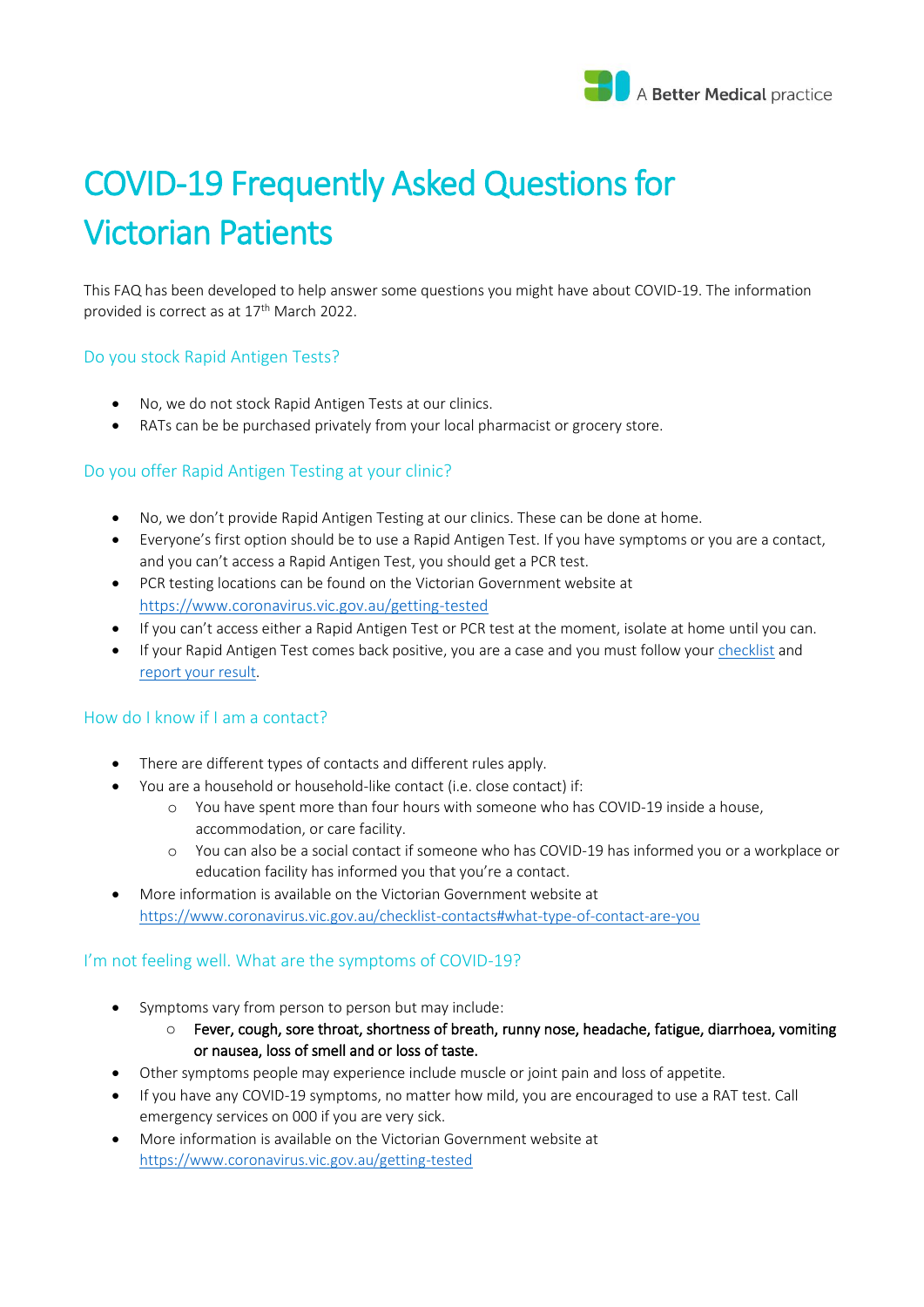# How long do I need to isolate if I'm a close contact?

# The period of time you need to isolate is below. More information can be found at <https://www.coronavirus.vic.gov.au/checklist-contacts>

| <b>Definition</b>                                                                                                    | Management Day 1 to Day 7                                                                                                                                                                                                                                     | Management Day 8 to Day 14                                                                                                                                                                                        |
|----------------------------------------------------------------------------------------------------------------------|---------------------------------------------------------------------------------------------------------------------------------------------------------------------------------------------------------------------------------------------------------------|-------------------------------------------------------------------------------------------------------------------------------------------------------------------------------------------------------------------|
| Household contact of a case<br>Household-like contact of a case (spent<br>4 hours or more in the same accommodation) | 7 days quarantine<br>Rapid antigen test (or PCR test if RAT<br>cannot be accessed) on day 1 and day 6<br>regardless of vaccination status.<br>If your RAT comes back positive, you<br>are a case and you must follow your<br>checklist and report your result | Mask wearing outside of the home<br>(indoor and outdoor) and avoid high-<br>risk settings and vulnerable people<br>Monitor closely for symptoms and<br>have a rapid antigen test (RAT) if any<br>symptoms develop |
| Social, workplace, or education contact                                                                              | If you have symptoms, use a Rapid<br>Antigen Test (or get a PCR if RAT cannot<br>be accessed).<br>If you don't have symptoms, its<br>recommended you use a RAT for five<br>days.<br>If you test positive on a RAT, you must<br>report your result             | Monitor closely for symptoms and<br>have a rapid antigen test (RAT) if any<br>symptoms develop                                                                                                                    |

# I've tested positive for COVID-19. Do I need to present to hospital?

- If you have COVID-19, you must isolate at home until you are told you can leave. This will help stop the spread to other people.
- Everyone in your household will need to isolate at home too.
- Most people with COVID-19 who are fully vaccinated (two doses) will only get mild symptoms and can be cared for at home.
- Most people will be treated over the phone.
- Your health and recovery will be monitored while you're at home and you will be asked to keep a symptom diary.
- If you become very unwell at home, you need to call 000 and ask for an ambulance. Explain to the operator that you have COVID-19.
- More information is available on the Victorian Government website at [https://www.coronavirus.vic.gov.au/checklist-cases#step-1-focus-on-your-health-and-get-help-if-you](https://www.coronavirus.vic.gov.au/checklist-cases#step-1-focus-on-your-health-and-get-help-if-you-need-it)[need-it](https://www.coronavirus.vic.gov.au/checklist-cases#step-1-focus-on-your-health-and-get-help-if-you-need-it) [https://www.coronavirus.vic.gov.au/managing-covid-19-home#symptoms-to-watch-out-for-and-when-to](https://www.coronavirus.vic.gov.au/managing-covid-19-home#symptoms-to-watch-out-for-and-when-to-get-help)[get-help](https://www.coronavirus.vic.gov.au/managing-covid-19-home#symptoms-to-watch-out-for-and-when-to-get-help)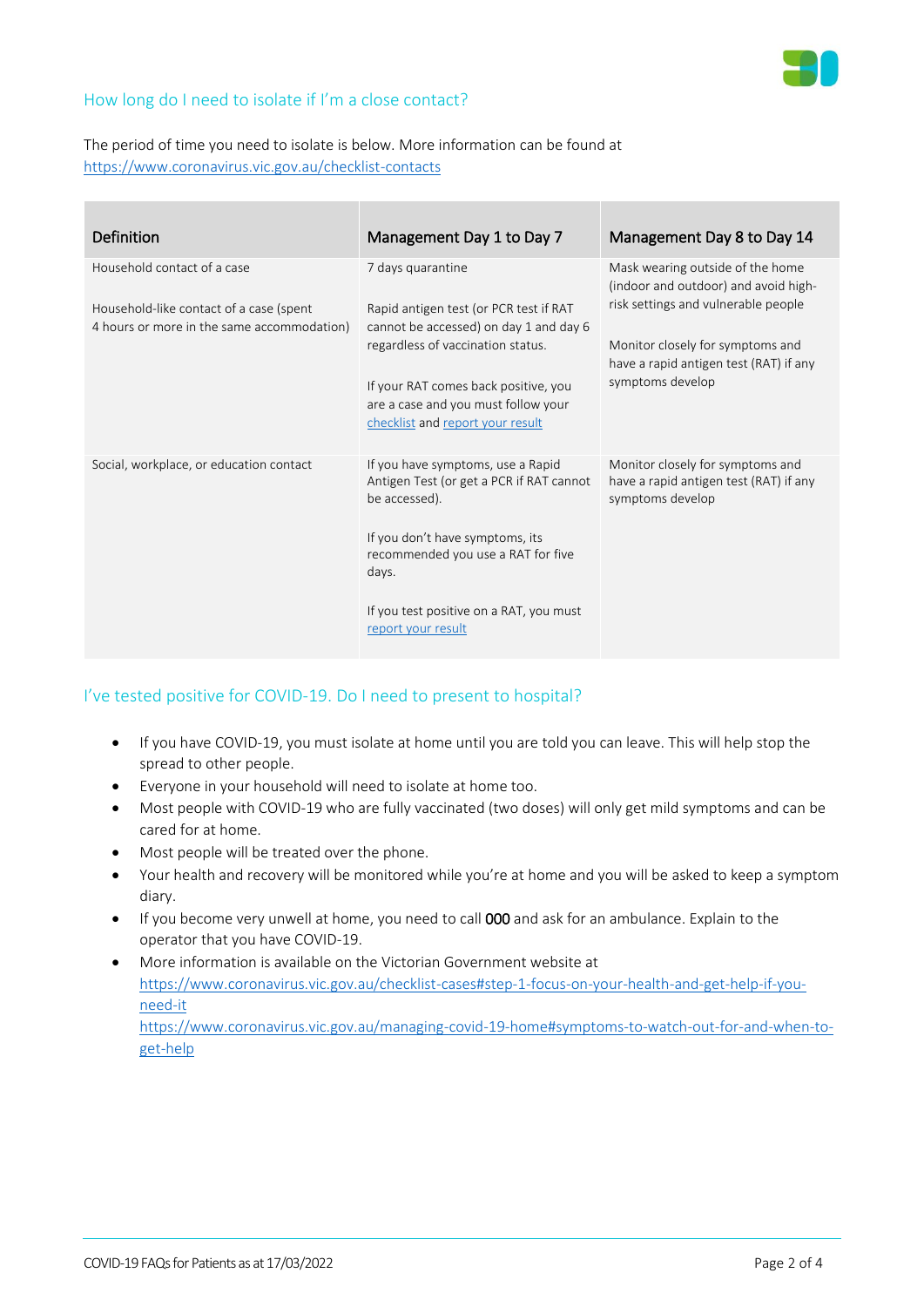

# I've tested positive for COVID-19. Who do I need to tell?

If you've received a text message from the Victorian Health Service or a pathology provider telling you that you have COVID-19, or have tested positive using a RAT, follow these five steps:

- 1. Isolate and tell your household to use a RAT on days 1 and 6 (or PCR if they cannot access a RAT).
- 2. Answer any questions you may be asked by the Victorian Health Service. This is to assess whether you can be cared for at home or whether you require hospitalisation/medi-hotel supported care.
- 3. Report your positive RAT result at <https://www.coronavirus.vic.gov.au/report> and follow your [checklist](https://www.coronavirus.vic.gov.au/checklist-cases)
- 4. Tell people you have been in contact with in the two days before you felt symptomatic this may include work colleagues or your children's school for example.
- 5. Make arrangements for contactless delivery of food and required supplies for the 7 day isolation period.
- 6. Look after yourself at home, monitoring your symptoms.

If you become very unwell at home, you need to call 000 and ask for an ambulance. Explain to the operator that you have COVID-19.

<https://www.coronavirus.vic.gov.au/checklist-cases>

# I've tested positive for COVID-19. Can my usual doctor who knows my medical history monitor my symptoms?

- This may be possible and should be discussed with your usual GP.
- This needs to consider your location, symptoms, needs, and the capacity of the doctor to provide monitoring and the care that best needs your needs.
- Telehealth appointments, if available, can be made online via our clinic website.

# Where can I go to be tested?

- If you have symptoms or you are a contact, and you can't access a Rapid Antigen Test, you should get a PCR test.
- PCR testing locations can be found at<https://www.coronavirus.vic.gov.au/where-get-tested-covid-19>

# I'm not vaccinated yet. Where can I get vaccinated?

- Many of our clinics are vaccinating for COVID-19.
- Please visi[t www.hotdoc.com.au](http://www.hotdoc.com.au/) to find a clinic near you that is offering COVID-19 vaccinations.
- Alternatively, you can visit the below site for more information: <https://www.coronavirus.vic.gov.au/vaccine>

#### Where can I get more information about COVID-19?

- You can call Victorian Public Health COVID Information Line on 1800 675 398; or
- Visit the Victorian Health Service website at<https://www.coronavirus.vic.gov.au/>